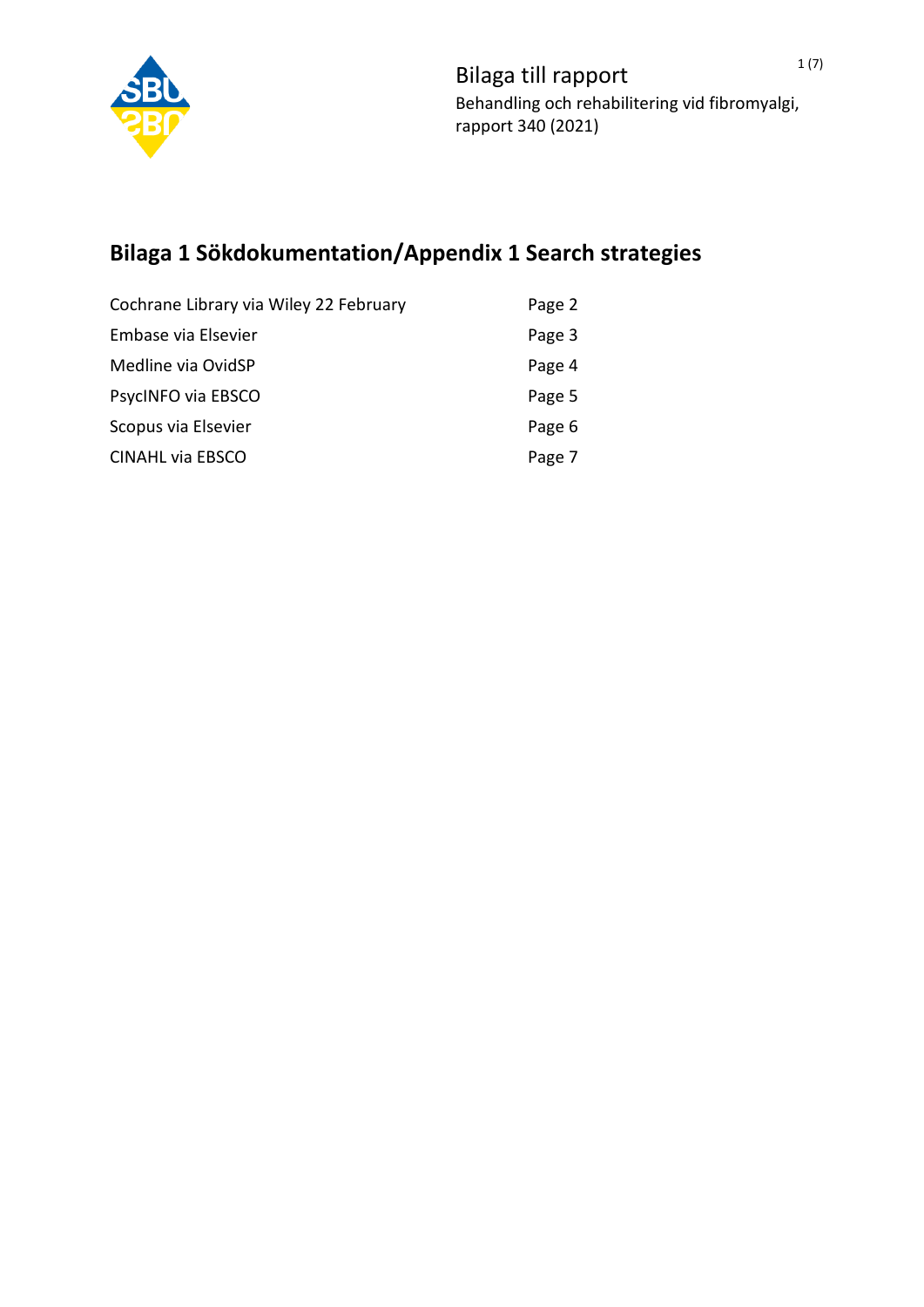

## **Cochrane Library via Wiley 22 February 2021 (CDSR & CENTRAL) Title: Treatment och rehabilitation of people with fibromyalgia**

| Search terms        |                                 | Items found     |  |
|---------------------|---------------------------------|-----------------|--|
|                     | <b>Population: Fibromyalgia</b> |                 |  |
| 1.                  | [mh fibromyalgia]               | 1,402           |  |
| 2.                  | (fibromyalg*):ti,ab,kw          | 3,083           |  |
| 3.                  | 1 OR 2                          | 3,083           |  |
| <b>Final result</b> |                                 |                 |  |
| 4.                  |                                 | CDSR/           |  |
|                     |                                 | 49              |  |
|                     |                                 | <b>CENTRAL/</b> |  |
|                     |                                 | 3,020           |  |

The final search result, usually found at the end of the documentation, forms the list of abstracts.

[mh] = MeSH Term from the Medline controlled vocabulary, including terms found below this term in the MeSH hierarchy; **:ti** = Title; **:ab** = Abstract; **:kw** = Keyword; **\*** = Truncation; **CDSR** = Cochrane Database of Systematic Review; **CENTRAL** = Cochrane Central Register of Controlled Trials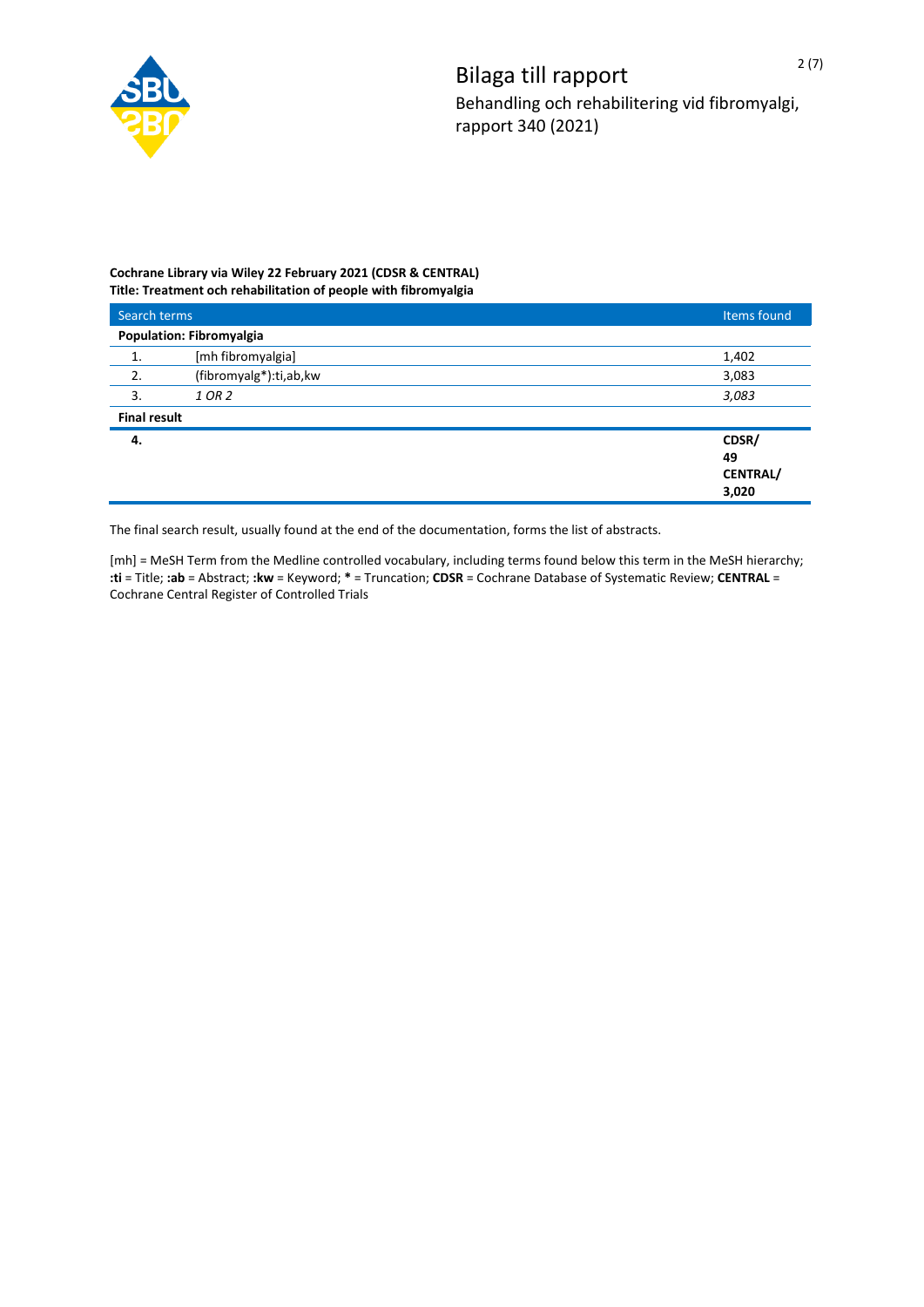

# **Embase via Elsevier 22 February 2021 Title: Treatment och rehabilitation of people with fibromyalgia**

| Search terms             |                                                                                                                                                                                                                                                                                                                                                                                                                                                                                                                                                                                                                                                              | Items found |  |
|--------------------------|--------------------------------------------------------------------------------------------------------------------------------------------------------------------------------------------------------------------------------------------------------------------------------------------------------------------------------------------------------------------------------------------------------------------------------------------------------------------------------------------------------------------------------------------------------------------------------------------------------------------------------------------------------------|-------------|--|
| Population: Fibromyalgia |                                                                                                                                                                                                                                                                                                                                                                                                                                                                                                                                                                                                                                                              |             |  |
| 1.                       | 'fibromyalgia'/exp                                                                                                                                                                                                                                                                                                                                                                                                                                                                                                                                                                                                                                           | 21,553      |  |
| 2.                       | fibromyalg*:ab,kw,ti                                                                                                                                                                                                                                                                                                                                                                                                                                                                                                                                                                                                                                         | 17,718      |  |
| 3.                       | 1 OR 2                                                                                                                                                                                                                                                                                                                                                                                                                                                                                                                                                                                                                                                       | 23,233      |  |
|                          | Study types: randomised controlled trials and other trials                                                                                                                                                                                                                                                                                                                                                                                                                                                                                                                                                                                                   |             |  |
| 4.                       | ('clinical trial'/exp OR 'clinical trial (topic)'/exp OR 'randomized controlled trial'/de OR<br>'randomization'/de OR 'single blind procedure'/de OR 'double blind procedure'/de OR<br>'crossover procedure'/de OR 'placebo'/de OR 'meta analysis'/de OR 'prospective<br>study'/de OR (randomi?ed NEXT/1 controlled NEXT/1 trial*) OR rct OR 'random allocation'<br>OR 'randomly allocated' OR (allocated NEAR/2 random) OR (single NEXT/1 blind*) OR<br>(double NEXT/1 blind*) OR ((treble OR triple) NEXT/1 blind*) OR placebo* OR (meta<br>NEXT/1 analy*) OR metaanaly*) NOT ('case study'/de OR 'case report' OR 'abstract<br>report'/de OR 'letter'/de) | 2,790,996   |  |
| Limits                   |                                                                                                                                                                                                                                                                                                                                                                                                                                                                                                                                                                                                                                                              |             |  |
| 5.                       | ([article]/lim OR [article in press]/lim) AND ([danish]/lim OR [english]/lim OR<br>[norwegian]/lim OR [swedish]/lim)                                                                                                                                                                                                                                                                                                                                                                                                                                                                                                                                         |             |  |
|                          | <b>Combined sets</b>                                                                                                                                                                                                                                                                                                                                                                                                                                                                                                                                                                                                                                         |             |  |
| 6.                       | 3 AND 4 AND 5                                                                                                                                                                                                                                                                                                                                                                                                                                                                                                                                                                                                                                                | 2,165       |  |
| <b>Final result</b>      |                                                                                                                                                                                                                                                                                                                                                                                                                                                                                                                                                                                                                                                              |             |  |
| 7.                       |                                                                                                                                                                                                                                                                                                                                                                                                                                                                                                                                                                                                                                                              | 2,165       |  |

The final search result, usually found at the end of the documentation, forms the list of abstracts.

**/de** = Term from the EMTREE controlled vocabulary; **/exp** = Includes terms found below this term in the EMTREE hierarchy; **:ab** = Abstract; **:ti** = Article Title; **:kw** = Author keywords; **\*** = Truncation; **' '** = Citation Marks; searches for an exact phrase; **NEXT/n** = Retrieves terms that are within (n) words of each other in the order specified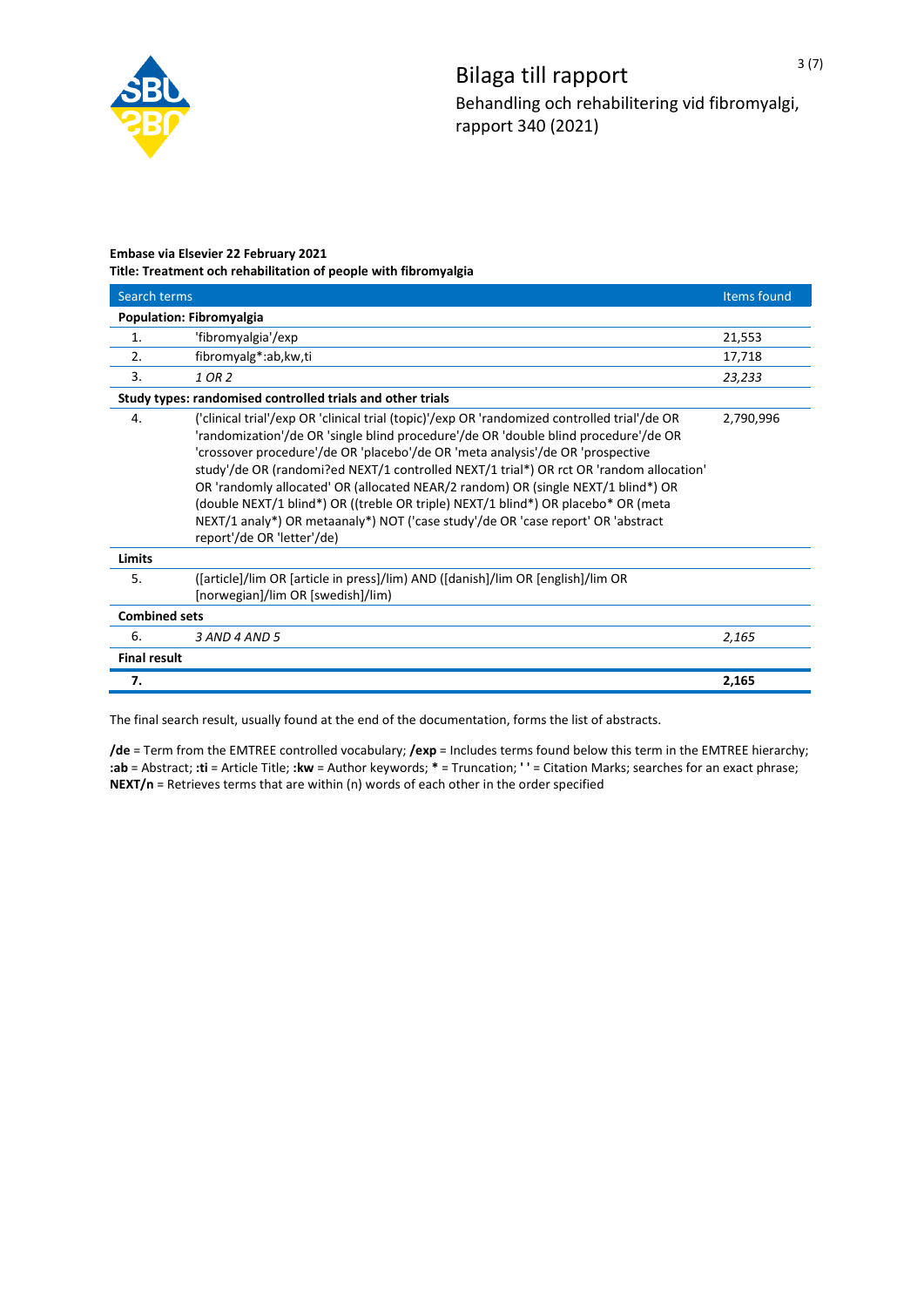

# **Medline via OvidSP 22 February 2021**

**Title: Treatment och rehabilitation of people with fibromyalgia**

| Search terms             |                                                                                                                                                                                                                                                                                                                                                                                                                                                                                                                                                                                                                                                                                                                                                                                                                                                                                                                                                                                                             | Items found |
|--------------------------|-------------------------------------------------------------------------------------------------------------------------------------------------------------------------------------------------------------------------------------------------------------------------------------------------------------------------------------------------------------------------------------------------------------------------------------------------------------------------------------------------------------------------------------------------------------------------------------------------------------------------------------------------------------------------------------------------------------------------------------------------------------------------------------------------------------------------------------------------------------------------------------------------------------------------------------------------------------------------------------------------------------|-------------|
| Population: Fibromyalgia |                                                                                                                                                                                                                                                                                                                                                                                                                                                                                                                                                                                                                                                                                                                                                                                                                                                                                                                                                                                                             |             |
| 1.                       | exp Fibromyalgia/                                                                                                                                                                                                                                                                                                                                                                                                                                                                                                                                                                                                                                                                                                                                                                                                                                                                                                                                                                                           | 8,637       |
| 2.                       | fibromyalg*.ti,kf.                                                                                                                                                                                                                                                                                                                                                                                                                                                                                                                                                                                                                                                                                                                                                                                                                                                                                                                                                                                          | 7,945       |
| 3.                       | fibromyalg*.ab. limit to "pubmed not medline"                                                                                                                                                                                                                                                                                                                                                                                                                                                                                                                                                                                                                                                                                                                                                                                                                                                                                                                                                               | 943         |
| 4.                       | 1 OR 2 OR 3                                                                                                                                                                                                                                                                                                                                                                                                                                                                                                                                                                                                                                                                                                                                                                                                                                                                                                                                                                                                 | 10,386      |
|                          | Study types: randomised controlled trials and other trials                                                                                                                                                                                                                                                                                                                                                                                                                                                                                                                                                                                                                                                                                                                                                                                                                                                                                                                                                  |             |
| 5.                       | (clinical trial/ or clinical trial, phase i/ or clinical trial, phase ii/ or clinical trial, phase iii/ or<br>clinical trial, phase iv/ or controlled clinical trial/ or controlled clinical trials as topic/ or<br>meta-analysis/ or non-randomized controlled trials as topic/ or randomized controlled trials<br>as topic/or control groups/ or cross-over studies/ or double-blind method/ or multicenter<br>study/ or Placebos/ or pragmatic clinical trial/ or random allocation/ or exp randomized<br>controlled trial/ or single-blind method/ or (clinical adj2 trial*).ti,ab,kf. or (controlled adj<br>trial*).ti,ab,kf. or (random* adj2 trial*).ab,kf. or randomi?ed.ti. or phase 3.ti,ab,kf. or<br>phase3.ti,ab,kf. or phase III.ti,ab,kf. or ((singl* or doubl* or treb* or tripl*) adj (blind*3 or<br>mask*3)).ti,ab,kf. or placebo*.ti,ab,kf. or randomly allocated.ti,ab,kf. or (allocated adj2<br>random <sup>*</sup> ).ti,ab,kf.) not (case report.tw or letter/ or historical article/) | 1,794,495   |
| <b>Limits</b>            |                                                                                                                                                                                                                                                                                                                                                                                                                                                                                                                                                                                                                                                                                                                                                                                                                                                                                                                                                                                                             |             |
| 6.                       | (exp animal/ or exp invertebrate/ or animal experiment/ or animal model/ or exp plant/ or<br>exp fungus/) not exp human/                                                                                                                                                                                                                                                                                                                                                                                                                                                                                                                                                                                                                                                                                                                                                                                                                                                                                    |             |
| 7.                       | (danish or english or norwegian or swedish)                                                                                                                                                                                                                                                                                                                                                                                                                                                                                                                                                                                                                                                                                                                                                                                                                                                                                                                                                                 |             |
| <b>Combined sets</b>     |                                                                                                                                                                                                                                                                                                                                                                                                                                                                                                                                                                                                                                                                                                                                                                                                                                                                                                                                                                                                             |             |
| 8.                       | 4 AND 5                                                                                                                                                                                                                                                                                                                                                                                                                                                                                                                                                                                                                                                                                                                                                                                                                                                                                                                                                                                                     | 1,998       |
| 9.                       | 8 NOT 6                                                                                                                                                                                                                                                                                                                                                                                                                                                                                                                                                                                                                                                                                                                                                                                                                                                                                                                                                                                                     | 1,997       |
| <b>Final result</b>      |                                                                                                                                                                                                                                                                                                                                                                                                                                                                                                                                                                                                                                                                                                                                                                                                                                                                                                                                                                                                             |             |
| 10.                      | <b>9 AND 7</b>                                                                                                                                                                                                                                                                                                                                                                                                                                                                                                                                                                                                                                                                                                                                                                                                                                                                                                                                                                                              | 1,900       |

The final search result, usually found at the end of the documentation, forms the list of abstracts.

**.ab.** = Abstract; **.kf.** = Keyword Heading Word; **exp** = Term from the Medline controlled vocabulary, including terms found below this term in the MeSH hierarchy; **.ti.** = Title; **/** = Term from the Medline controlled vocabulary, but does not include terms found below this term in the MeSH hierarchy; **\*** = Truncation (if found at the end of a free text term); **" "** = Citation Marks; searches for an exact phrase; *adj(n)* = Positional operator that lets you retrieve records that contain your terms (in any order) within a specified number (n) of words of each other.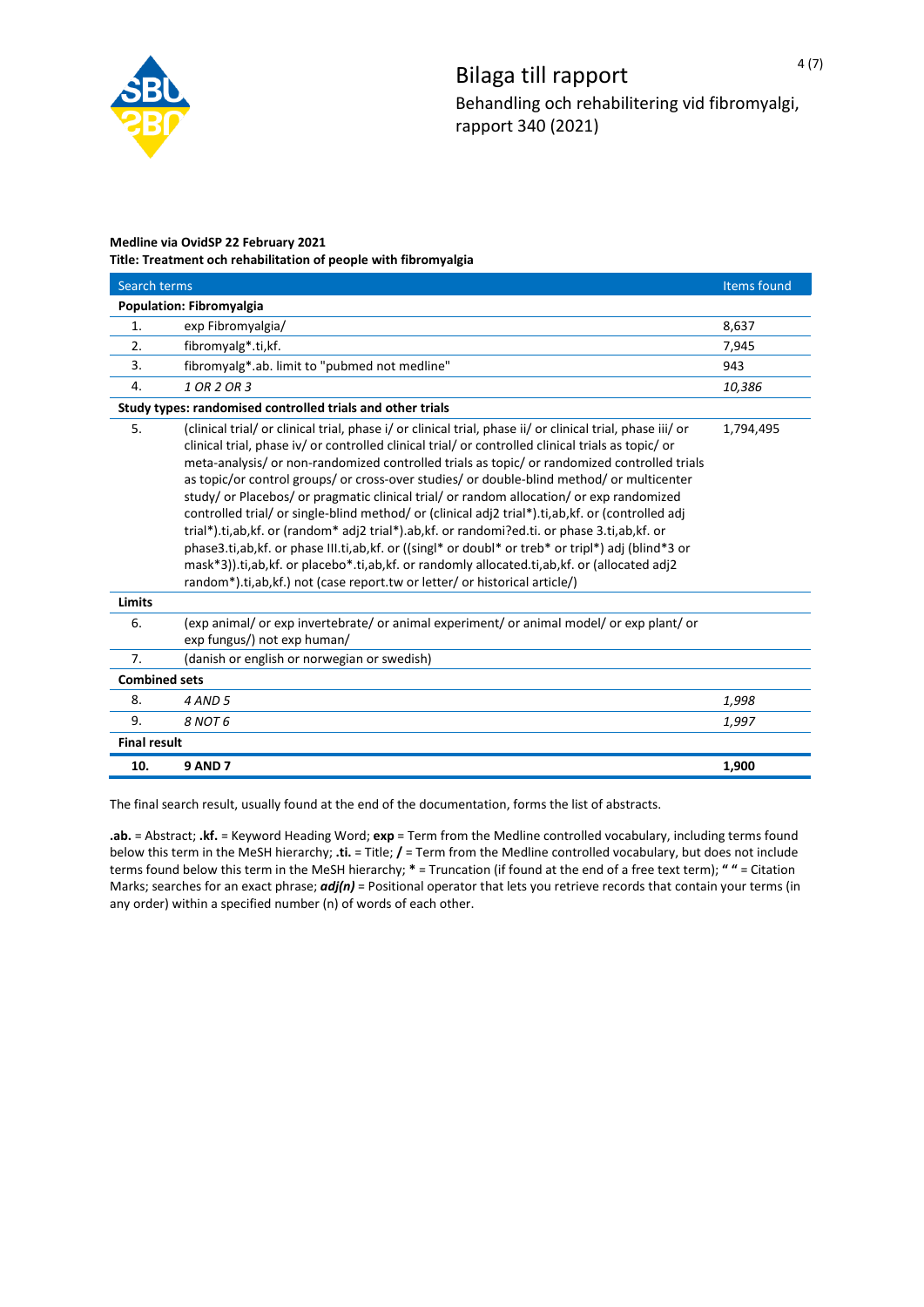

# **PsycINFO via EBSCO 22 February 2021 Title: Treatment och rehabilitation of people with fibromyalgia**

| Search terms                                               |                                                                                                                                                                                                                                                                                                                                                                                                                                                                      | Items found |
|------------------------------------------------------------|----------------------------------------------------------------------------------------------------------------------------------------------------------------------------------------------------------------------------------------------------------------------------------------------------------------------------------------------------------------------------------------------------------------------------------------------------------------------|-------------|
| <b>Population: Fibromyalgia</b>                            |                                                                                                                                                                                                                                                                                                                                                                                                                                                                      |             |
| 1.                                                         | DE "Fibromyalgia"                                                                                                                                                                                                                                                                                                                                                                                                                                                    | 2,440       |
| 2.                                                         | TI fibromyalg* OR KW fibromyalg*                                                                                                                                                                                                                                                                                                                                                                                                                                     | 2,526       |
| 3.                                                         | 1 OR 2                                                                                                                                                                                                                                                                                                                                                                                                                                                               | 2,804       |
| Study types: randomised controlled trials and other trials |                                                                                                                                                                                                                                                                                                                                                                                                                                                                      |             |
| 4.                                                         | ZC "treatment outcome/clinical trial" or DE "Clinical Trials" or DE "Placebo"                                                                                                                                                                                                                                                                                                                                                                                        | 16,882      |
| 5.                                                         | TX((randomi?ed) N3 (study or trial or design or method* or test* or assessment)) or<br>TX((random*) N3 (assign* or alloca*)) or TX((singl* or doubl* or tripl* or trebl*)) N3 (blind*<br>or dumm* or mask*)) or TX(clinical W2 trial*) or TX((singl* or doubl* or treb* or tripl*) W2<br>(blind* or mask*)) or TX(placebo*) or TX(randomly allocated) or TX(allocated N2 random*)<br>or AB(randomi?ed N6 n=) or TI(controlled W3 trial*) or AB(controlled W3 trial*) | 187,974     |
| 6.                                                         | 4 OR 5                                                                                                                                                                                                                                                                                                                                                                                                                                                               | 187,974     |
| <b>Limits</b>                                              |                                                                                                                                                                                                                                                                                                                                                                                                                                                                      |             |
| 7.                                                         | Limiters - Peer Reviewed; Language: Danish, English, Norwegian, Swedish                                                                                                                                                                                                                                                                                                                                                                                              |             |
| <b>Final result</b>                                        |                                                                                                                                                                                                                                                                                                                                                                                                                                                                      |             |
| 8.                                                         | <b>3 AND 6 AND 7</b>                                                                                                                                                                                                                                                                                                                                                                                                                                                 | 422         |

The final search result, usually found at the end of the documentation, forms the list of abstracts.

**DE** = Subjects [exact]; **TI** = Title; **KW** = Keywords; **TX** = All Text; ; **N** = Near Operator (N) finds the words if they are a maximum of x words apart from one another, regardless of the order in which they appear.; **W** = Within Operator (W) finds the words if they are within x words of one another, in the order in which you entered them; **ZC** = Methodology Index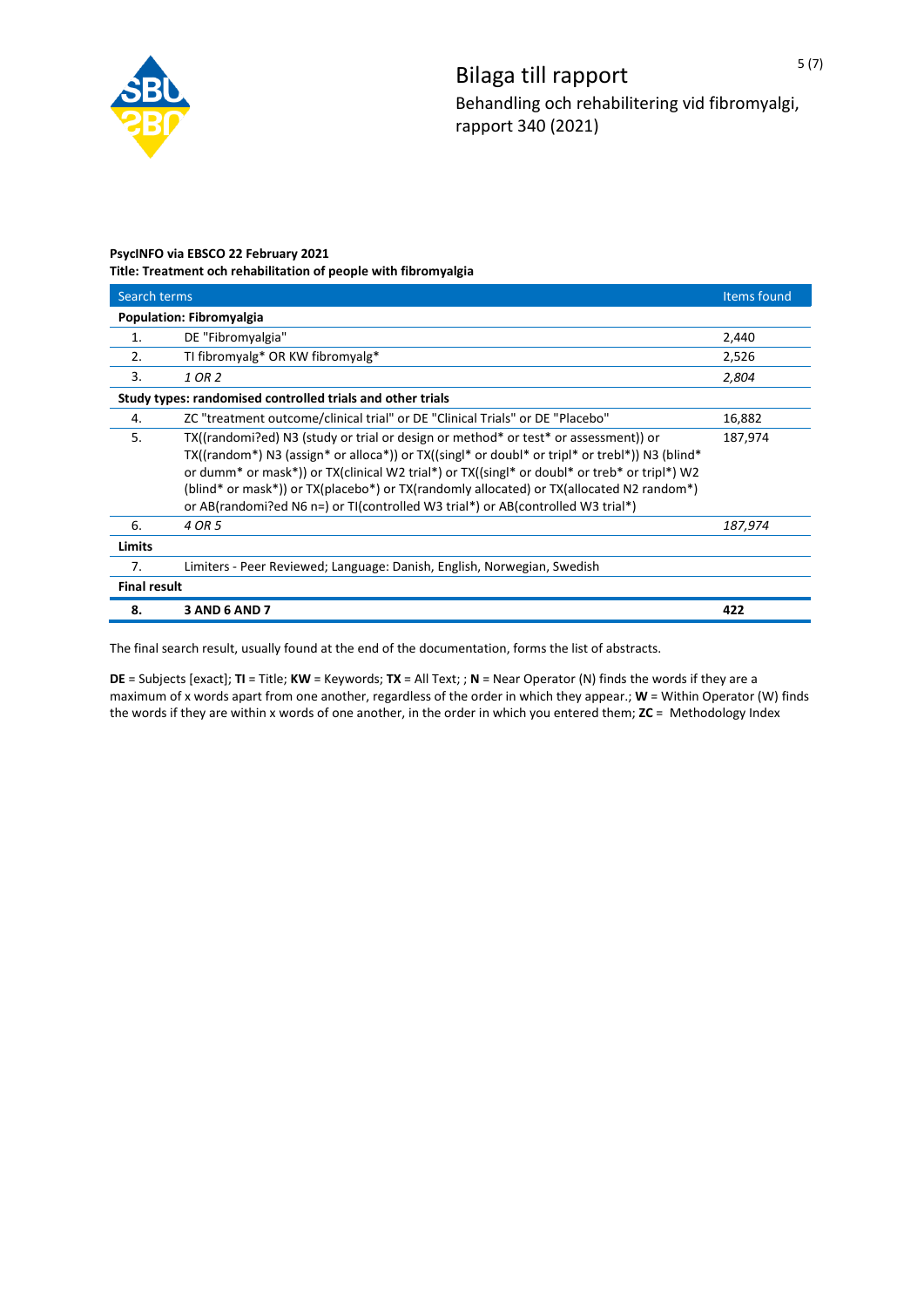

### **Scopus via Elsevier 22 February 2021 Title: Treatment och rehabilitation of people with fibromyalgia**

| Search terms                    |                                                                                                                                                                                                                                                                                                                                                                                                                                                                                                                                                                                                                         | Items found |
|---------------------------------|-------------------------------------------------------------------------------------------------------------------------------------------------------------------------------------------------------------------------------------------------------------------------------------------------------------------------------------------------------------------------------------------------------------------------------------------------------------------------------------------------------------------------------------------------------------------------------------------------------------------------|-------------|
| <b>Population: Fibromyalgia</b> |                                                                                                                                                                                                                                                                                                                                                                                                                                                                                                                                                                                                                         |             |
| 1.                              | TITLE (fibromyalg*)                                                                                                                                                                                                                                                                                                                                                                                                                                                                                                                                                                                                     | 9,535       |
|                                 | Study types: randomised controlled trials and other trials                                                                                                                                                                                                                                                                                                                                                                                                                                                                                                                                                              |             |
| 2.                              | (TITLE-ABS-KEY (("clinical trials" OR "clinical trials as a topic" OR "randomized controlled<br>trial" OR "Randomized Controlled Trials as Topic" OR "controlled clinical trial" OR<br>"Controlled Clinical Trials as Topic" OR "random allocation" OR "randomly allocated" OR<br>"allocated randomly" OR "Double-Blind Method" OR "Single-Blind Method" OR "Cross-<br>Over Studies" OR "Placebos" OR "cross-over trial" OR "single blind" OR "double blind"<br>OR "factorial design" OR "factorial trial" ) ) OR ((TITLE ((trial* OR rct* OR random*<br>OR blind*))) OR $(ABS((trial* OR rct* OR random* OR blind*)))$ | 4,327,051   |
| 3.                              | $1$ AND $2$                                                                                                                                                                                                                                                                                                                                                                                                                                                                                                                                                                                                             | 2,429       |
| <b>Limits</b>                   |                                                                                                                                                                                                                                                                                                                                                                                                                                                                                                                                                                                                                         |             |
| 4.                              | ( LIMIT-TO ( DOCTYPE , "ar" )  OR  LIMIT-TO ( DOCTYPE ,  "re" ) )  AND  ( LIMIT-TO (<br>SUBJAREA, "MEDI") OR LIMIT-TO (SUBJAREA, "NEUR") OR LIMIT-TO (SUBJAREA,<br>"HEAL" ) OR LIMIT-TO ( SUBJAREA , "PHAR" ) OR LIMIT-TO ( SUBJAREA , "PSYC" ) OR<br>LIMIT-TO (SUBJAREA, "NURS") OR LIMIT TO (SUBJAREA, "MULT")) AND (LIMIT-TO (<br>LANGUAGE, "English") OR LIMIT-TO (LANGUAGE, "Norwegian"))                                                                                                                                                                                                                          |             |
| <b>Final result</b>             |                                                                                                                                                                                                                                                                                                                                                                                                                                                                                                                                                                                                                         |             |
| 5.                              | <b>3 AND 4</b>                                                                                                                                                                                                                                                                                                                                                                                                                                                                                                                                                                                                          | 2,008       |

The final search result, usually found at the end of the documentation, forms the list of abstracts.

**TITLE-ABS-KEY** = Title or abstract or keywords; **\*** = Truncation; **" "** = Citation Marks; searches for an exact phrase;

**LIMIT-TO:**

- · **DOCTYPE, "ar"** = Document type "Article"
- · **DOCTYPE, "re"** = Document type "Review"
- · **SUBJAREA, "MEDI"** = Subject Area "Medicine"
- · **SUBJAREA, "NEUR"** = Subject Area "Neuroscience"
- · **SUBJAREA, "HEAL"** = Subject Area "Health Professions"
- · **SUBJAREA, "PHAR"** = Subject Area "Pharmacology, Toxicology and Pharmaceutics"
- · **SUBJAREA, "PSYC"** = Subject Area "Psychology"
- · **SUBJAREA, "NURS"** = Subject Area "Nursing"
- · **SUBJAREA, "MULT"** = Multidisciplinary